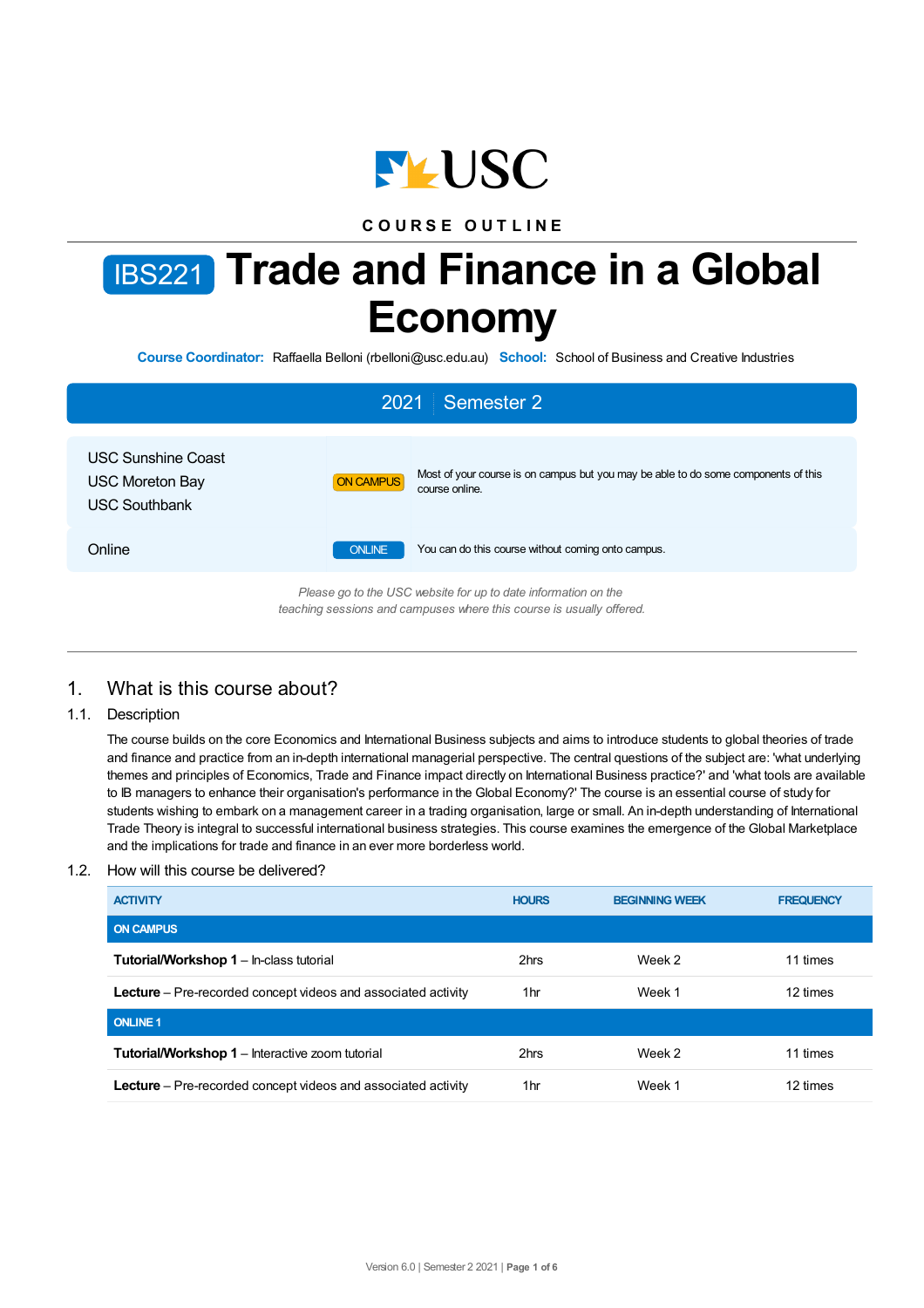#### 1.3. Course Topics

The international economy and globalisation Foundations of modern trade theory: comparative advantage Tariffs and non-tariff trade barriers Trade regulations and industrial policies Regional trading arrangements International factor movements and MNEs The Balance of payments Foreign Exchange and exchange rate determination Balance of payments and Exchange rate adustments Exchange rate systems & currency crisis Macroeconomic Policy in an Open Economy Revision

# 2. What level is this course?

#### 200 Level (Developing)

Building on and expanding the scope of introductory knowledge and skills, developing breadth or depth and applying knowledge and skills in a new context. May require pre-requisites where discipline specific introductory knowledge or skills is necessary. Normally, undertaken in the second or third full-time year of an undergraduate programs.

# 3. What is the unit value of this course?

12 units

# 4. How does this course contribute to my learning?

|                                                                   | <b>COURSE LEARNING OUTCOMES</b>                                                                                                                             | <b>GRADUATE QUALITIES MAPPING</b>                                      | <b>PROFESSIONAL STANDARD MAPPING</b>                                                       |
|-------------------------------------------------------------------|-------------------------------------------------------------------------------------------------------------------------------------------------------------|------------------------------------------------------------------------|--------------------------------------------------------------------------------------------|
| On successful completion of this course, you<br>should be able to |                                                                                                                                                             | Completing these tasks successfully will<br>contribute to you becoming | Association to Advance Collegiate Schools of<br><b>Business</b>                            |
|                                                                   | Understand and apply selected<br>international business theory to practical,<br>real life international business situations.                                | Knowledgeable                                                          | PC6 - Career-ready<br>PC6.2 - Discipline Knowledge                                         |
| $\overline{2}$                                                    | Demonstrate knowledge and critical<br>thinking to evaluate contemporary<br>international trade issues and policies<br>relevant to the international context | Creative and critical thinker<br>Empowered                             | PC3 - Creative and Critical Thinking<br>PC6 - Career-ready<br>PC6.2 - Discipline Knowledge |
| $\left( 3\right)$                                                 | Interpret and discuss the international<br>environment by demonstrating an<br>appreciation of individual and cultural<br>differences.                       | Empowered<br><b>F</b> thical                                           | PC5 - Cultural Awareness<br>PC5.1 - Diversity<br>PC6 - Career-ready                        |
|                                                                   | Participate in group work and set goal to<br>reach outcomes.                                                                                                | Engaged                                                                | PC2 - Collaboration<br>PC2.1 - Teamwork<br>PC6 - Career-ready<br>PC6.1 - Self-management   |
| 5                                                                 | Demonstrate advance communication<br>and digital skills in a business context                                                                               | Engaged                                                                | PC1 - Communication<br>PC1.3 - Digital Literacy<br>PC6 - Career-ready                      |

# 5. Am Ieligible to enrol in this course?

Refer to the USC [Glossary](https://www.usc.edu.au/about/policies-and-procedures/glossary-of-terms-for-policy-and-procedures) of terms for definitions of "pre-requisites, co-requisites and anti-requisites".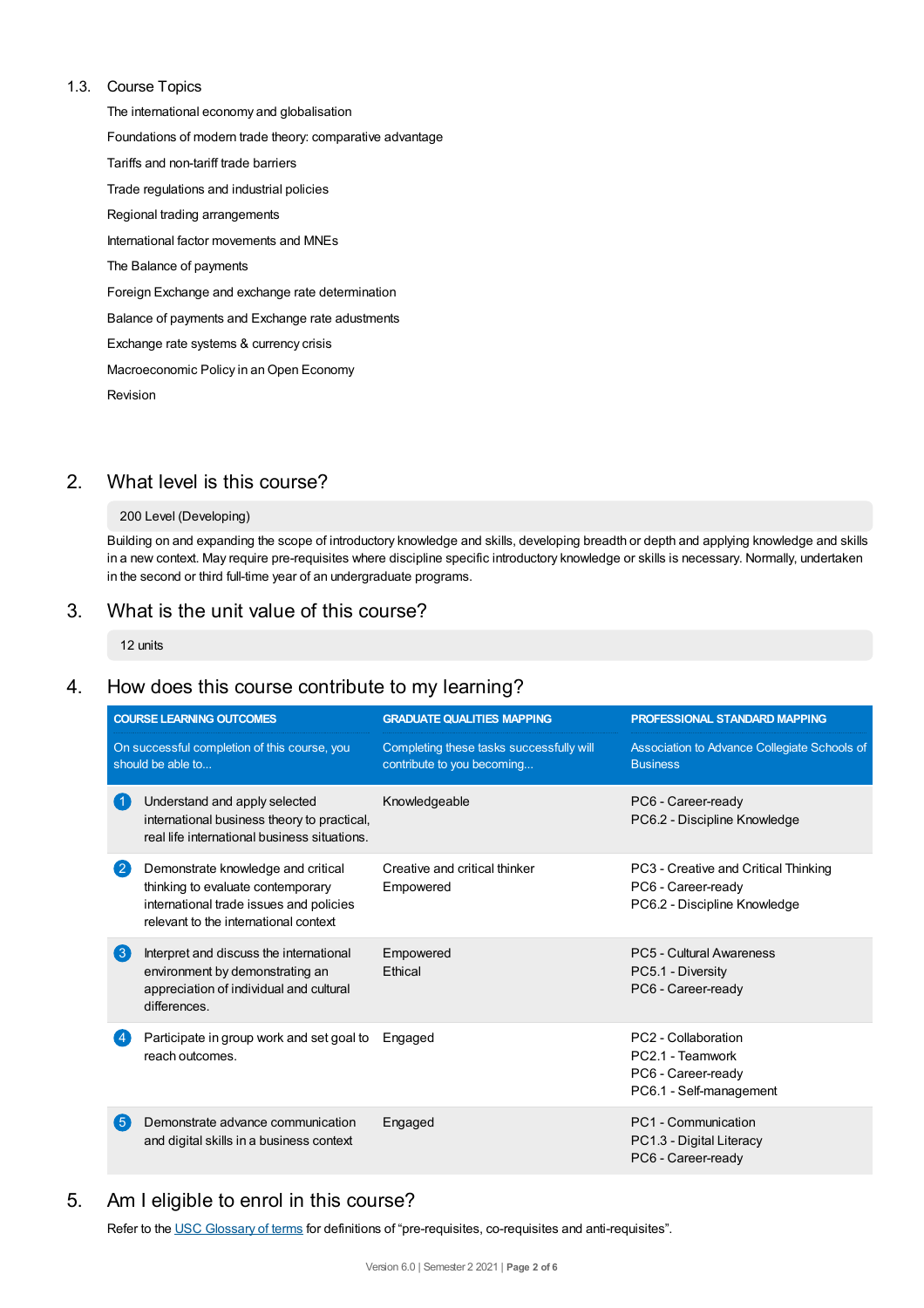#### 5.1. Pre-requisites

BUS102

## 5.2. Co-requisites

Not applicable

## 5.3. Anti-requisites

Not applicable

## 5.4. Specific assumed prior knowledge and skills (where applicable)

Not applicable

# 6. How am Igoing to be assessed?

## 6.1. Grading Scale

Standard Grading (GRD)

High Distinction (HD), Distinction (DN), Credit (CR), Pass (PS), Fail (FL).

## 6.2. Details of early feedback on progress

Formative feedback will be provided through discussion of weekly topics in tutorial and/or online from Week 2.

## 6.3. Assessment tasks

| <b>DELIVERY</b><br><b>MODE</b> | <b>TASK</b><br>NO. | <b>ASSESSMENT</b><br><b>PRODUCT</b> | <b>INDIVIDUAL</b><br><b>OR GROUP</b> | <b>WEIGHTING</b><br>$\frac{9}{6}$ | <b>WHAT IS THE</b><br><b>DURATION /</b><br><b>LENGTH?</b> | <b>WHEN SHOULD I</b><br>SUBMIT? | <b>WHERE SHOULD I</b><br><b>SUBMIT IT?</b>                      |
|--------------------------------|--------------------|-------------------------------------|--------------------------------------|-----------------------------------|-----------------------------------------------------------|---------------------------------|-----------------------------------------------------------------|
| All                            | $\mathbf{1}$       | Examination                         | Individual                           | 20%                               | 1 hour                                                    | Week 5                          | Online Test (Quiz)                                              |
| All                            | 2                  | Artefact - Creative.<br>and Oral    | Group                                | 35%                               | 10 minutes                                                | Week 9                          | Online Assignment<br>Submission with<br>plagiarism check        |
| All                            | 3                  | Report                              | Individual                           | 45%                               | $2000$ words<br>excluding<br>references                   | Week 13                         | <b>Online Assignment</b><br>Submission with<br>plagiarism check |

## **All - Assessment Task 1:** Test

| <b>GOAL:</b>     | To demonstrate knowledge and application of international trade theory.                                                                                 |                                     |  |
|------------------|---------------------------------------------------------------------------------------------------------------------------------------------------------|-------------------------------------|--|
| <b>PRODUCT:</b>  | Examination                                                                                                                                             |                                     |  |
| <b>FORMAT:</b>   | There will be a combination of multiple-choice and short response questions conducted in Week 5 covering the concepts<br>from Lectures 1 - 3 inclusive. |                                     |  |
|                  |                                                                                                                                                         |                                     |  |
| <b>CRITERIA:</b> | No.                                                                                                                                                     | <b>Learning Outcome</b><br>assessed |  |
|                  | Demonstrate an understanding of trade theory and how it may relate in an applied setting                                                                | $\left( 1 \right)$                  |  |
|                  | 2<br>Resolve both qualitative and quantitative problems                                                                                                 | 2                                   |  |

#### **All - Assessment Task 2:** Podcast

| <b>GOAL:</b>    | Prepare and present an argument for a trade policy to continue or to cease.                                                                                                                                                                                                                                             |
|-----------------|-------------------------------------------------------------------------------------------------------------------------------------------------------------------------------------------------------------------------------------------------------------------------------------------------------------------------|
| <b>PRODUCT:</b> | Artefact - Creative, and Oral                                                                                                                                                                                                                                                                                           |
| <b>FORMAT:</b>  | This is a group assessment (3 - 4 students per group) that will involve creating a podcast episode. It is advised that you<br>organise your groups early in the semester. Self and Peer assessment are required. Further details on the assessment<br>task will be made available in the assessment area in Blackboard. |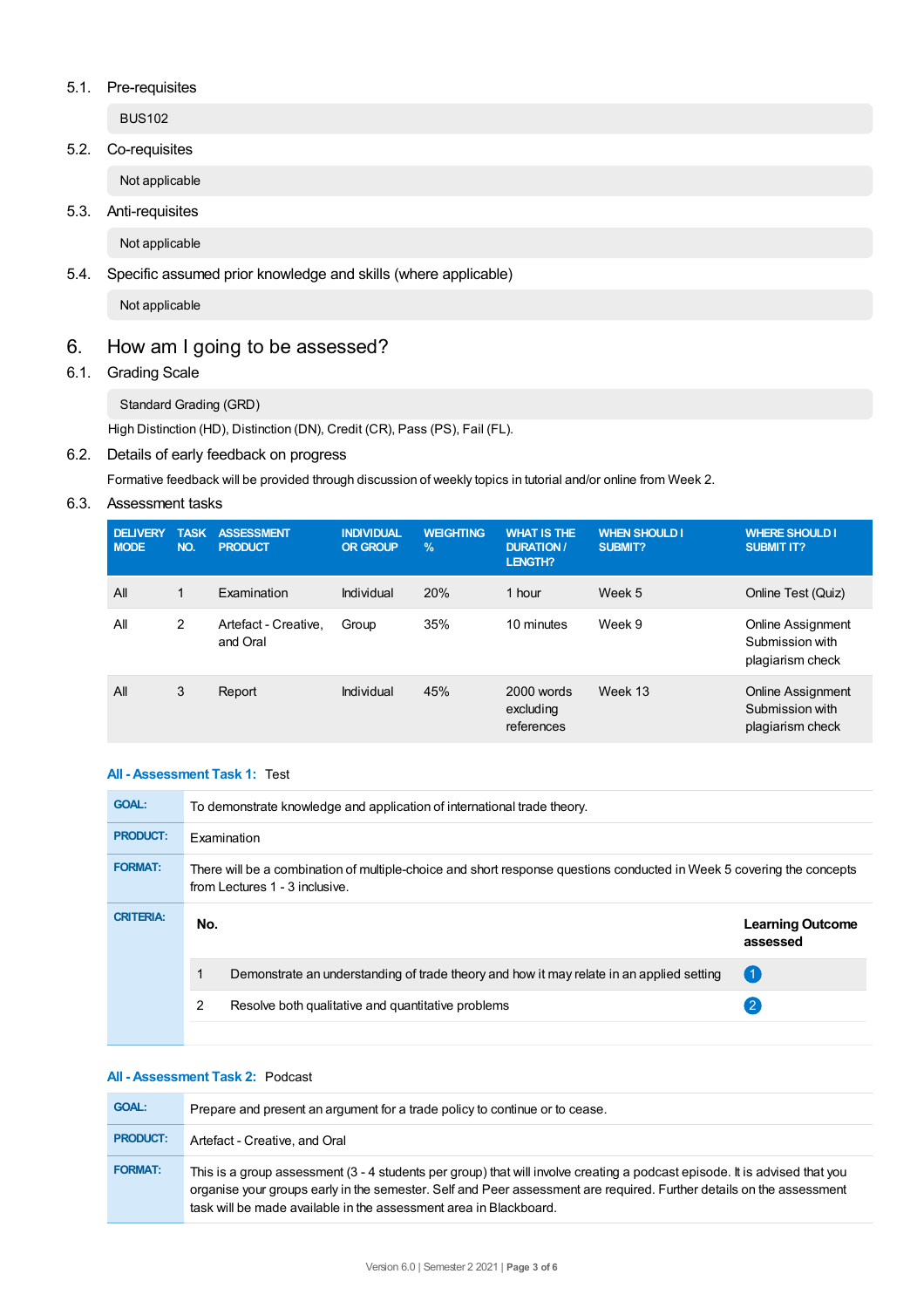| <b>CRITERIA:</b> | No. |                                                                                                                                            | <b>Learning Outcome</b><br>assessed |
|------------------|-----|--------------------------------------------------------------------------------------------------------------------------------------------|-------------------------------------|
|                  |     | Knowledge and application of selected international economic theories                                                                      |                                     |
|                  | 2   | Demonstrate an understanding of the nature and the scope of international trade theory<br>and the selected international economic theories | $\left( 2\right)$                   |
|                  | 3   | Demonstrate an understanding of, and respect for, cultural differences within a trade and<br>finance setting                               | $\left( 3 \right)$                  |
|                  | 4   | Knowledge and application of effective groupwork processes                                                                                 | $\overline{4}$                      |
|                  | 5   | Application of digital and communication skills                                                                                            | $\left(5\right)$                    |
|                  | 6   | Contribution to the task                                                                                                                   |                                     |
|                  |     |                                                                                                                                            |                                     |

#### **All - Assessment Task 3:** Report

| <b>GOAL:</b>     | Demonstrate knowledge and understanding of trade and finance theories and issues through the analysis and the<br>evaluation of the international context of a chosen country. |                                                                                                                                                                                                       |                                     |  |  |  |
|------------------|-------------------------------------------------------------------------------------------------------------------------------------------------------------------------------|-------------------------------------------------------------------------------------------------------------------------------------------------------------------------------------------------------|-------------------------------------|--|--|--|
| <b>PRODUCT:</b>  | Report                                                                                                                                                                        |                                                                                                                                                                                                       |                                     |  |  |  |
| <b>FORMAT:</b>   |                                                                                                                                                                               | Individual assessment. A formal written report providing a critical evaluation of trade/finance situation of a foreign country.<br>Further details are provided in the assessment area in Blackboard. |                                     |  |  |  |
| <b>CRITERIA:</b> | No.                                                                                                                                                                           |                                                                                                                                                                                                       | <b>Learning Outcome</b><br>assessed |  |  |  |
|                  |                                                                                                                                                                               | Identification and critical analysis of issues in a international trade context                                                                                                                       | $\overline{2}$                      |  |  |  |
|                  | $\overline{2}$                                                                                                                                                                | Demonstrate critical thinking in analysing issues and performance in an international<br>business environment                                                                                         |                                     |  |  |  |
|                  | 3                                                                                                                                                                             | Accuracy and presentation of written work and syntheses of information by using<br>discipline-based vocabulary                                                                                        | $5^{\circ}$                         |  |  |  |
|                  |                                                                                                                                                                               |                                                                                                                                                                                                       |                                     |  |  |  |

# 7. Directed study hours

A 12-unit course will have total of 150 learning hours which will include directed study hours (including online if required), self-directed learning and completion of assessable tasks. Directed study hours may vary by location. Student workload is calculated at 12.5 learning hours per one unit.

# 8. What resources do I need to undertake this course?

Please note: Course information, including specific information of recommended readings, learning activities, resources, weekly readings, etc. are available on the course Blackboard site– Please log in as soon as possible.

### 8.1. Prescribed text(s) or course reader

Please note that you need to have regular access to the resource(s) listed below. Resources may be required or recommended.

| <b>REQUIRED? AUTHOR</b> |                     | YEAR TITLE                   | <b>PUBLISHER</b>    |
|-------------------------|---------------------|------------------------------|---------------------|
| Required                | *Carbaugh, Robert J | 2018 International Economics | South Western, Ohio |

#### 8.2. Specific requirements

Not applicable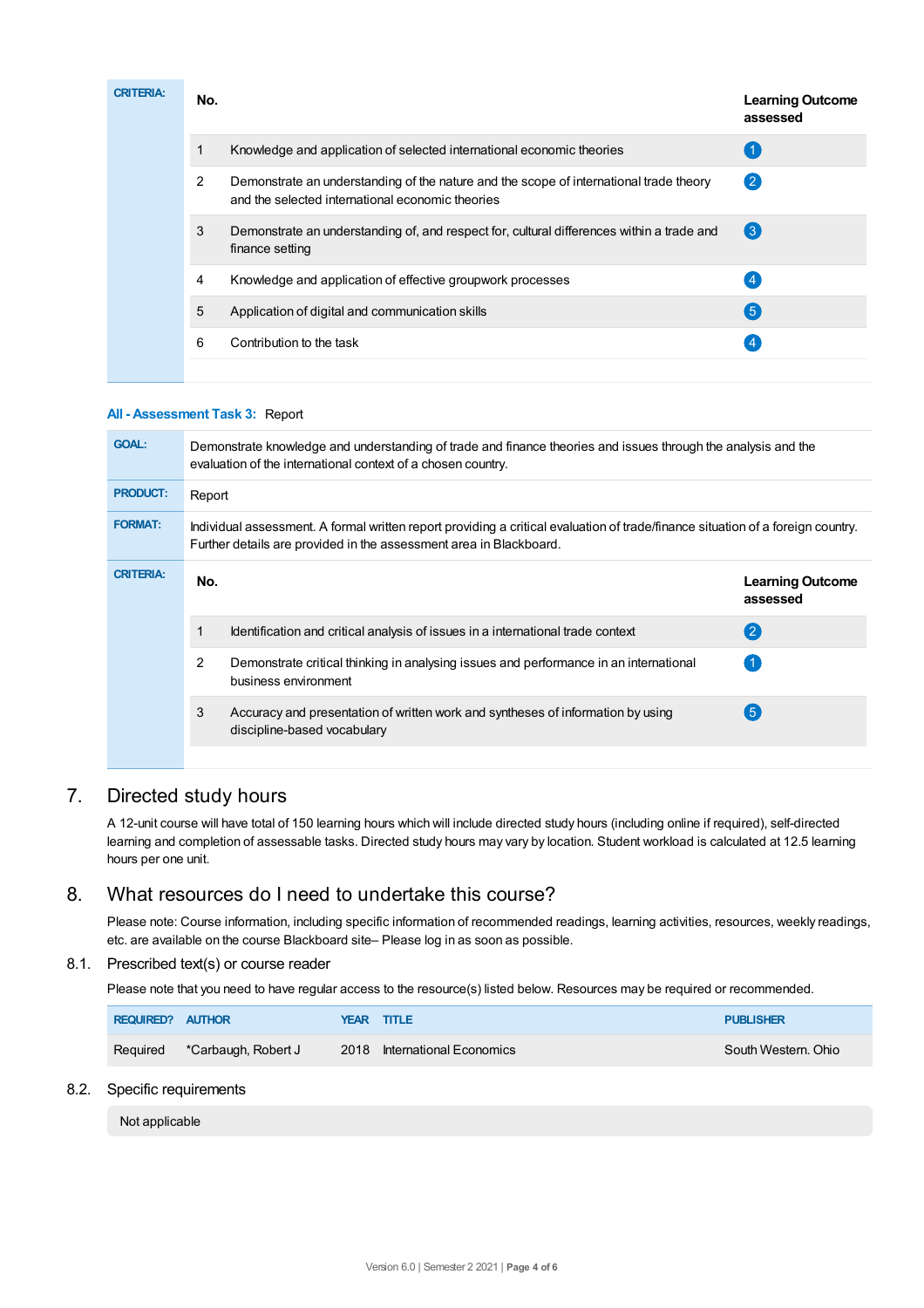# 9. How are risks managed in this course?

Health and safety risks for this course have been assessed as low. It is your responsibility to review course material, search online, discuss with lecturers and peers and understand the health and safety risks associated with your specific course of study and to familiarise yourself with the University's general health and safety principles by reviewing the online [induction](https://online.usc.edu.au/webapps/blackboard/content/listContentEditable.jsp?content_id=_632657_1&course_id=_14432_1) training for students, and following the instructions of the University staff.

# 10. What administrative information is relevant to this course?

#### 10.1. Assessment: Academic Integrity

Academic integrity is the ethical standard of university participation. It ensures that students graduate as a result of proving they are competent in their discipline. This is integral in maintaining the value of academic qualifications. Each industry has expectations and standards of the skills and knowledge within that discipline and these are reflected in assessment.

Academic integrity means that you do not engage in any activity that is considered to be academic fraud; including plagiarism, collusion or outsourcing any part of any assessment item to any other person. You are expected to be honest and ethical by completing all work yourself and indicating in your work which ideas and information were developed by you and which were taken from others. You cannot provide your assessment work to others.You are also expected to provide evidence of wide and critical reading, usually by using appropriate academic references.

In order to minimise incidents of academic fraud, this course may require that some of its assessment tasks, when submitted to Blackboard, are electronically checked through SafeAssign. This software allows for text comparisons to be made between your submitted assessment item and all other work that SafeAssign has access to.

#### 10.2. Assessment: Additional Requirements

Eligibility for Supplementary Assessment

Your eligibility for supplementary assessment in a course is dependent of the following conditions applying:

The final mark is in the percentage range 47% to 49.4%

The course is graded using the Standard Grading scale

You have not failed an assessment task in the course due to academic misconduct

#### 10.3. Assessment: Submission penalties

Late submission of assessment tasks may be penalised at the following maximum rate:

- 5% (of the assessment task's identified value) per day for the first two days from the date identified as the due date for the assessment task.

- 10% (of the assessment task's identified value) for the third day - 20% (of the assessment task's identified value) for the fourth day and subsequent days up to and including seven days from the date identified as the due date for the assessment task.

- A result of zero is awarded for an assessment task submitted after seven days from the date identified as the due date for the assessment task. Weekdays and weekends are included in the calculation of days late. To request an extension you must contact your course coordinator to negotiate an outcome.

#### 10.4. Study help

For help with course-specific advice, for example what information to include in your assessment, you should first contact your tutor, then your course coordinator, if needed.

If you require additional assistance, the Learning Advisers are trained professionals who are ready to help you develop a wide range of academic skills. Visit the Learning [Advisers](https://www.usc.edu.au/current-students/student-support/academic-and-study-support/learning-advisers) web page for more information, or contact Student Central for further assistance: +61 7 5430 2890 or [studentcentral@usc.edu.au](mailto:studentcentral@usc.edu.au).

#### 10.5. Wellbeing Services

Student Wellbeing provide free and confidential counselling on a wide range of personal, academic, social and psychological matters, to foster positive mental health and wellbeing for your academic success.

To book a confidential appointment go to [Student](https://studenthub.usc.edu.au/) Hub, email [studentwellbeing@usc.edu.au](mailto:studentwellbeing@usc.edu.au) or call 07 5430 1226.

#### 10.6. AccessAbility Services

Ability Advisers ensure equal access to all aspects of university life. If your studies are affected by a disability, learning disorder mental health issue, , injury or illness, or you are a primary carer for someone with a disability or who is considered frail and aged, [AccessAbility](https://www.usc.edu.au/learn/student-support/accessability-services/documentation-requirements) Services can provide access to appropriate reasonable adjustments and practical advice about the support and facilities available to you throughout the University.

To book a confidential appointment go to [Student](https://studenthub.usc.edu.au/) Hub, email [AccessAbility@usc.edu.au](mailto:AccessAbility@usc.edu.au) or call 07 5430 2890.